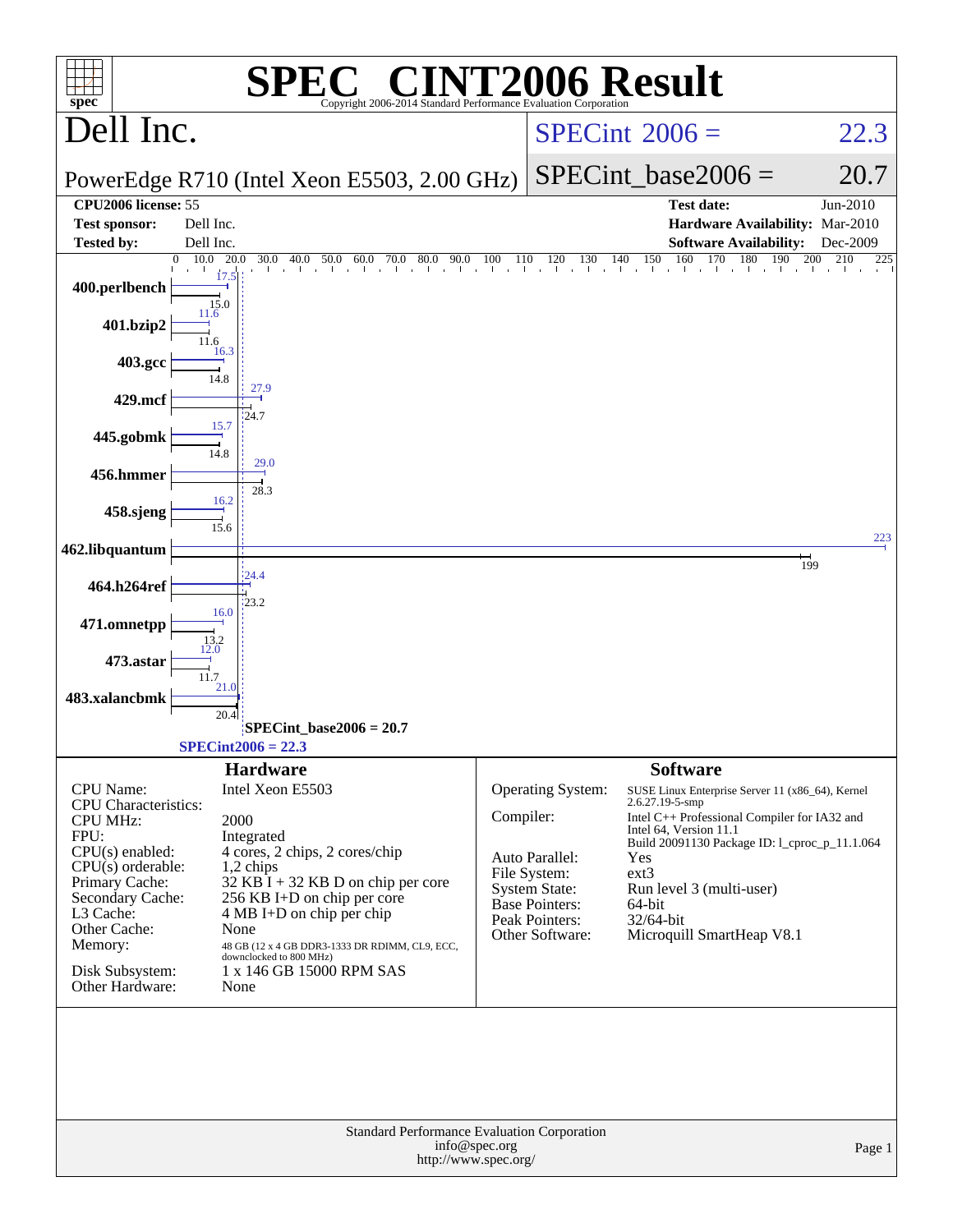

# **[SPEC CINT2006 Result](http://www.spec.org/auto/cpu2006/Docs/result-fields.html#SPECCINT2006Result)**

# Dell Inc.

## $SPECint2006 = 22.3$  $SPECint2006 = 22.3$

PowerEdge R710 (Intel Xeon E5503, 2.00 GHz)

**[CPU2006 license:](http://www.spec.org/auto/cpu2006/Docs/result-fields.html#CPU2006license)** 55 **[Test date:](http://www.spec.org/auto/cpu2006/Docs/result-fields.html#Testdate)** Jun-2010

**[Test sponsor:](http://www.spec.org/auto/cpu2006/Docs/result-fields.html#Testsponsor)** Dell Inc. **[Hardware Availability:](http://www.spec.org/auto/cpu2006/Docs/result-fields.html#HardwareAvailability)** Mar-2010 **[Tested by:](http://www.spec.org/auto/cpu2006/Docs/result-fields.html#Testedby)** Dell Inc. **[Software Availability:](http://www.spec.org/auto/cpu2006/Docs/result-fields.html#SoftwareAvailability)** Dec-2009

 $SPECTnt\_base2006 = 20.7$ 

#### **[Results Table](http://www.spec.org/auto/cpu2006/Docs/result-fields.html#ResultsTable)**

|                    |                |            | <b>Base</b>    |              |                |       |                |              |                | <b>Peak</b>  |                |              |
|--------------------|----------------|------------|----------------|--------------|----------------|-------|----------------|--------------|----------------|--------------|----------------|--------------|
| <b>Benchmark</b>   | <b>Seconds</b> | Ratio      | <b>Seconds</b> | <b>Ratio</b> | <b>Seconds</b> | Ratio | <b>Seconds</b> | <b>Ratio</b> | <b>Seconds</b> | <b>Ratio</b> | <b>Seconds</b> | <b>Ratio</b> |
| 400.perlbench      | 653            | 15.0       | 652            | 15.0         | 656            | 14.9  | 559            | 17.5         | 563            | 17.3         | 557            | 17.5         |
| 401.bzip2          | 833            | 11.6       | 834            | 11.6         | 831            | 11.6  | 833            | <b>11.6</b>  | 831            | 11.6         | 834            | 11.6         |
| $403.\mathrm{gcc}$ | 542            | 14.9       | 543            | 14.8         | 544            | 14.8  | 493            | 16.3         | 493            | 16.3         | 493            | 16.3         |
| $429$ .mcf         | 369            | 24.7       | 369            | 24.7         | 368            | 24.8  | 327            | 27.9         | 326            | 28.0         | 327            | 27.9         |
| $445$ .gobmk       | 709            | 14.8       | 704            | 14.9         | 711            | 14.8  | 671            | 15.6         | 668            | 15.7         | 668            | 15.7         |
| $456.$ hmmer       | 329            | 28.3       | 330            | 28.3         | 332            | 28.1  | 322            | 29.0         | 321            | 29.0         | 322            | 29.0         |
| $458$ .sjeng       | 775            | 15.6       | 774            | 15.6         | 774            | 15.6  | 748            | 16.2         | 748            | 16.2         | 748            | 16.2         |
| 462.libquantum     | 104            | <u>199</u> | 106            | 196          | 104            | 199   | 93.0           | 223          | 93.0           | 223          | 93.0           | 223          |
| 464.h264ref        | 952            | 23.2       | 950            | 23.3         | 953            | 23.2  | 908            | 24.4         | 908            | 24.4         | 909            | 24.3         |
| 471.omnetpp        | 473            | 13.2       | 471            | 13.3         | 474            | 13.2  | 390            | <b>16.0</b>  | 390            | 16.0         | 389            | 16.1         |
| $473$ . astar      | 604            | 11.6       | 603            | 11.7         | 603            | 11.7  | 583            | 12.0         | 583            | <b>12.0</b>  | 583            | 12.0         |
| 483.xalancbmk      | 342            | 20.2       | 337            | 20.4         | 333            | 20.7  | 328            | 21.0         | 329            | 21.0         | 329            | 21.0         |

Results appear in the [order in which they were run.](http://www.spec.org/auto/cpu2006/Docs/result-fields.html#RunOrder) Bold underlined text [indicates a median measurement.](http://www.spec.org/auto/cpu2006/Docs/result-fields.html#Median)

#### **[Operating System Notes](http://www.spec.org/auto/cpu2006/Docs/result-fields.html#OperatingSystemNotes)**

'ulimit -s unlimited' was used to set the stacksize to unlimited prior to run

#### **[Platform Notes](http://www.spec.org/auto/cpu2006/Docs/result-fields.html#PlatformNotes)**

 BIOS Settings: Power Management = Maximum Performance (Default = Active Power Controller)

#### **[General Notes](http://www.spec.org/auto/cpu2006/Docs/result-fields.html#GeneralNotes)**

 Binaries were compiled on SLES 10 with Binutils 2.18.50.0.7.20080502 OMP\_NUM\_THREADS set to number of cores KMP\_AFFINITY set to granularity=fine,scatter The Dell PowerEdge R710 and the Bull NovaScale R460 F2 models are electronically equivalent. The results have been measured on a Dell PowerEdge R710 model.

### **[Base Compiler Invocation](http://www.spec.org/auto/cpu2006/Docs/result-fields.html#BaseCompilerInvocation)**

[C benchmarks](http://www.spec.org/auto/cpu2006/Docs/result-fields.html#Cbenchmarks): [icc -m64](http://www.spec.org/cpu2006/results/res2010q3/cpu2006-20100702-12161.flags.html#user_CCbase_intel_icc_64bit_f346026e86af2a669e726fe758c88044)

[C++ benchmarks:](http://www.spec.org/auto/cpu2006/Docs/result-fields.html#CXXbenchmarks) [icpc -m64](http://www.spec.org/cpu2006/results/res2010q3/cpu2006-20100702-12161.flags.html#user_CXXbase_intel_icpc_64bit_fc66a5337ce925472a5c54ad6a0de310)

> Standard Performance Evaluation Corporation [info@spec.org](mailto:info@spec.org) <http://www.spec.org/>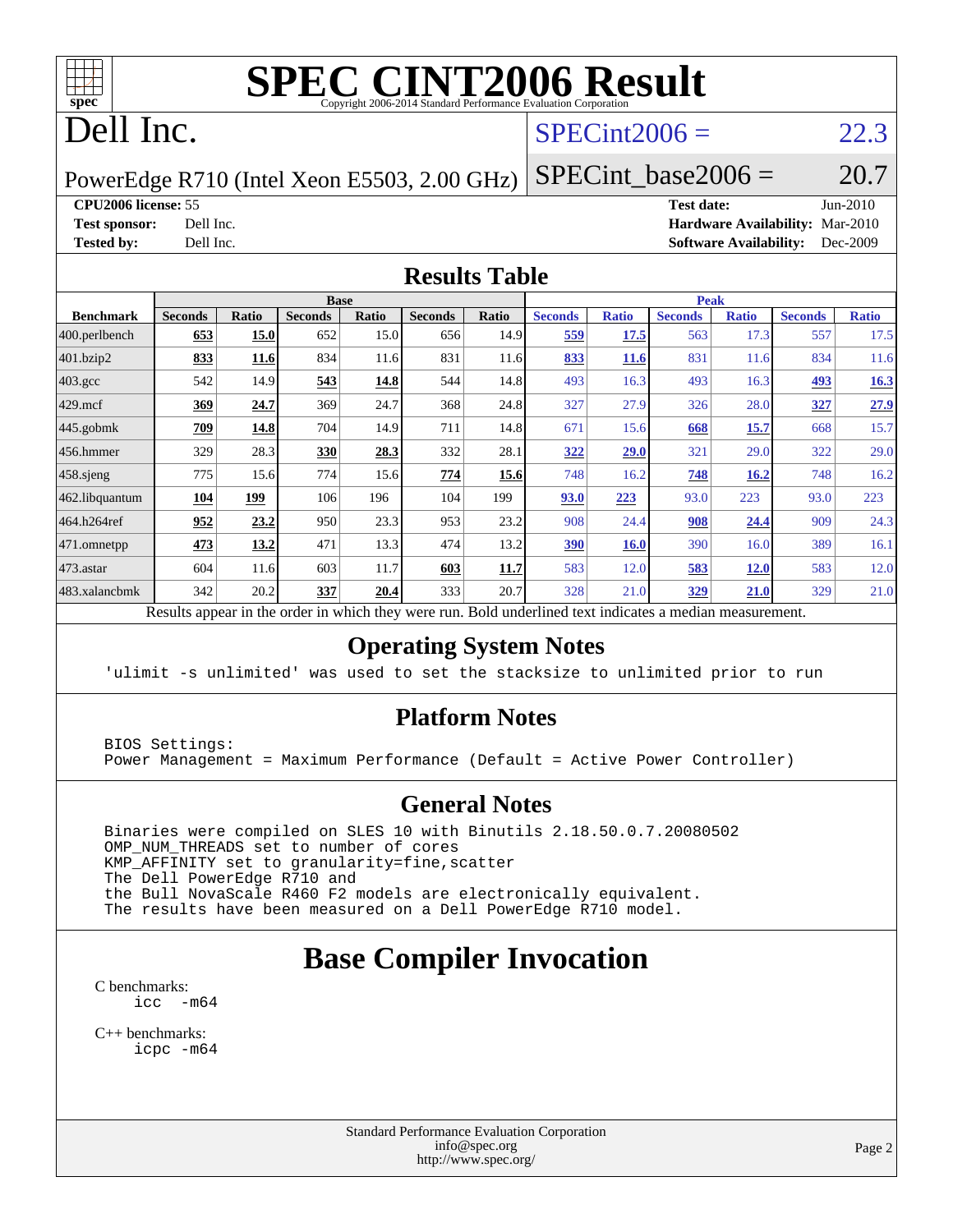

# **[SPEC CINT2006 Result](http://www.spec.org/auto/cpu2006/Docs/result-fields.html#SPECCINT2006Result)**

# Dell Inc.

 $SPECint2006 = 22.3$  $SPECint2006 = 22.3$ 

PowerEdge R710 (Intel Xeon E5503, 2.00 GHz) SPECint base2006 =  $20.7$ 

**[CPU2006 license:](http://www.spec.org/auto/cpu2006/Docs/result-fields.html#CPU2006license)** 55 **[Test date:](http://www.spec.org/auto/cpu2006/Docs/result-fields.html#Testdate)** Jun-2010 **[Test sponsor:](http://www.spec.org/auto/cpu2006/Docs/result-fields.html#Testsponsor)** Dell Inc. **[Hardware Availability:](http://www.spec.org/auto/cpu2006/Docs/result-fields.html#HardwareAvailability)** Mar-2010 **[Tested by:](http://www.spec.org/auto/cpu2006/Docs/result-fields.html#Testedby)** Dell Inc. **[Software Availability:](http://www.spec.org/auto/cpu2006/Docs/result-fields.html#SoftwareAvailability)** Dec-2009

#### **[Base Portability Flags](http://www.spec.org/auto/cpu2006/Docs/result-fields.html#BasePortabilityFlags)**

 400.perlbench: [-DSPEC\\_CPU\\_LP64](http://www.spec.org/cpu2006/results/res2010q3/cpu2006-20100702-12161.flags.html#b400.perlbench_basePORTABILITY_DSPEC_CPU_LP64) [-DSPEC\\_CPU\\_LINUX\\_X64](http://www.spec.org/cpu2006/results/res2010q3/cpu2006-20100702-12161.flags.html#b400.perlbench_baseCPORTABILITY_DSPEC_CPU_LINUX_X64) 401.bzip2: [-DSPEC\\_CPU\\_LP64](http://www.spec.org/cpu2006/results/res2010q3/cpu2006-20100702-12161.flags.html#suite_basePORTABILITY401_bzip2_DSPEC_CPU_LP64) 403.gcc: [-DSPEC\\_CPU\\_LP64](http://www.spec.org/cpu2006/results/res2010q3/cpu2006-20100702-12161.flags.html#suite_basePORTABILITY403_gcc_DSPEC_CPU_LP64) 429.mcf: [-DSPEC\\_CPU\\_LP64](http://www.spec.org/cpu2006/results/res2010q3/cpu2006-20100702-12161.flags.html#suite_basePORTABILITY429_mcf_DSPEC_CPU_LP64) 445.gobmk: [-DSPEC\\_CPU\\_LP64](http://www.spec.org/cpu2006/results/res2010q3/cpu2006-20100702-12161.flags.html#suite_basePORTABILITY445_gobmk_DSPEC_CPU_LP64) 456.hmmer: [-DSPEC\\_CPU\\_LP64](http://www.spec.org/cpu2006/results/res2010q3/cpu2006-20100702-12161.flags.html#suite_basePORTABILITY456_hmmer_DSPEC_CPU_LP64) 458.sjeng: [-DSPEC\\_CPU\\_LP64](http://www.spec.org/cpu2006/results/res2010q3/cpu2006-20100702-12161.flags.html#suite_basePORTABILITY458_sjeng_DSPEC_CPU_LP64) 462.libquantum: [-DSPEC\\_CPU\\_LP64](http://www.spec.org/cpu2006/results/res2010q3/cpu2006-20100702-12161.flags.html#suite_basePORTABILITY462_libquantum_DSPEC_CPU_LP64) [-DSPEC\\_CPU\\_LINUX](http://www.spec.org/cpu2006/results/res2010q3/cpu2006-20100702-12161.flags.html#b462.libquantum_baseCPORTABILITY_DSPEC_CPU_LINUX) 464.h264ref: [-DSPEC\\_CPU\\_LP64](http://www.spec.org/cpu2006/results/res2010q3/cpu2006-20100702-12161.flags.html#suite_basePORTABILITY464_h264ref_DSPEC_CPU_LP64) 471.omnetpp: [-DSPEC\\_CPU\\_LP64](http://www.spec.org/cpu2006/results/res2010q3/cpu2006-20100702-12161.flags.html#suite_basePORTABILITY471_omnetpp_DSPEC_CPU_LP64) 473.astar: [-DSPEC\\_CPU\\_LP64](http://www.spec.org/cpu2006/results/res2010q3/cpu2006-20100702-12161.flags.html#suite_basePORTABILITY473_astar_DSPEC_CPU_LP64) 483.xalancbmk: [-DSPEC\\_CPU\\_LP64](http://www.spec.org/cpu2006/results/res2010q3/cpu2006-20100702-12161.flags.html#suite_basePORTABILITY483_xalancbmk_DSPEC_CPU_LP64) [-DSPEC\\_CPU\\_LINUX](http://www.spec.org/cpu2006/results/res2010q3/cpu2006-20100702-12161.flags.html#b483.xalancbmk_baseCXXPORTABILITY_DSPEC_CPU_LINUX)

#### **[Base Optimization Flags](http://www.spec.org/auto/cpu2006/Docs/result-fields.html#BaseOptimizationFlags)**

[C benchmarks](http://www.spec.org/auto/cpu2006/Docs/result-fields.html#Cbenchmarks):

[-xSSE4.2](http://www.spec.org/cpu2006/results/res2010q3/cpu2006-20100702-12161.flags.html#user_CCbase_f-xSSE42_f91528193cf0b216347adb8b939d4107) [-ipo](http://www.spec.org/cpu2006/results/res2010q3/cpu2006-20100702-12161.flags.html#user_CCbase_f-ipo) [-O3](http://www.spec.org/cpu2006/results/res2010q3/cpu2006-20100702-12161.flags.html#user_CCbase_f-O3) [-no-prec-div](http://www.spec.org/cpu2006/results/res2010q3/cpu2006-20100702-12161.flags.html#user_CCbase_f-no-prec-div) [-static](http://www.spec.org/cpu2006/results/res2010q3/cpu2006-20100702-12161.flags.html#user_CCbase_f-static) [-parallel](http://www.spec.org/cpu2006/results/res2010q3/cpu2006-20100702-12161.flags.html#user_CCbase_f-parallel) [-opt-prefetch](http://www.spec.org/cpu2006/results/res2010q3/cpu2006-20100702-12161.flags.html#user_CCbase_f-opt-prefetch)

[C++ benchmarks:](http://www.spec.org/auto/cpu2006/Docs/result-fields.html#CXXbenchmarks)

[-xSSE4.2](http://www.spec.org/cpu2006/results/res2010q3/cpu2006-20100702-12161.flags.html#user_CXXbase_f-xSSE42_f91528193cf0b216347adb8b939d4107) [-ipo](http://www.spec.org/cpu2006/results/res2010q3/cpu2006-20100702-12161.flags.html#user_CXXbase_f-ipo) [-O3](http://www.spec.org/cpu2006/results/res2010q3/cpu2006-20100702-12161.flags.html#user_CXXbase_f-O3) [-no-prec-div](http://www.spec.org/cpu2006/results/res2010q3/cpu2006-20100702-12161.flags.html#user_CXXbase_f-no-prec-div) [-opt-prefetch](http://www.spec.org/cpu2006/results/res2010q3/cpu2006-20100702-12161.flags.html#user_CXXbase_f-opt-prefetch) [-Wl,-z,muldefs](http://www.spec.org/cpu2006/results/res2010q3/cpu2006-20100702-12161.flags.html#user_CXXbase_link_force_multiple1_74079c344b956b9658436fd1b6dd3a8a) [-L/home/cmplr/usr3/alrahate/cpu2006.1.1.ic11.1/libic11.1-64bit -lsmartheap64](http://www.spec.org/cpu2006/results/res2010q3/cpu2006-20100702-12161.flags.html#user_CXXbase_SmartHeap64_e2306cda84805d1ab360117a79ff779c)

#### **[Base Other Flags](http://www.spec.org/auto/cpu2006/Docs/result-fields.html#BaseOtherFlags)**

[C benchmarks](http://www.spec.org/auto/cpu2006/Docs/result-fields.html#Cbenchmarks):

403.gcc: [-Dalloca=\\_alloca](http://www.spec.org/cpu2006/results/res2010q3/cpu2006-20100702-12161.flags.html#b403.gcc_baseEXTRA_CFLAGS_Dalloca_be3056838c12de2578596ca5467af7f3)

### **[Peak Compiler Invocation](http://www.spec.org/auto/cpu2006/Docs/result-fields.html#PeakCompilerInvocation)**

[C benchmarks \(except as noted below\)](http://www.spec.org/auto/cpu2006/Docs/result-fields.html#Cbenchmarksexceptasnotedbelow):

icc  $-m64$ 

400.perlbench: [icc -m32](http://www.spec.org/cpu2006/results/res2010q3/cpu2006-20100702-12161.flags.html#user_peakCCLD400_perlbench_intel_icc_32bit_a6a621f8d50482236b970c6ac5f55f93)

429.mcf: [icc -m32](http://www.spec.org/cpu2006/results/res2010q3/cpu2006-20100702-12161.flags.html#user_peakCCLD429_mcf_intel_icc_32bit_a6a621f8d50482236b970c6ac5f55f93)

445.gobmk: [icc -m32](http://www.spec.org/cpu2006/results/res2010q3/cpu2006-20100702-12161.flags.html#user_peakCCLD445_gobmk_intel_icc_32bit_a6a621f8d50482236b970c6ac5f55f93)

464.h264ref: [icc -m32](http://www.spec.org/cpu2006/results/res2010q3/cpu2006-20100702-12161.flags.html#user_peakCCLD464_h264ref_intel_icc_32bit_a6a621f8d50482236b970c6ac5f55f93)

[C++ benchmarks \(except as noted below\):](http://www.spec.org/auto/cpu2006/Docs/result-fields.html#CXXbenchmarksexceptasnotedbelow) [icpc -m32](http://www.spec.org/cpu2006/results/res2010q3/cpu2006-20100702-12161.flags.html#user_CXXpeak_intel_icpc_32bit_4e5a5ef1a53fd332b3c49e69c3330699)

Continued on next page

Standard Performance Evaluation Corporation [info@spec.org](mailto:info@spec.org) <http://www.spec.org/>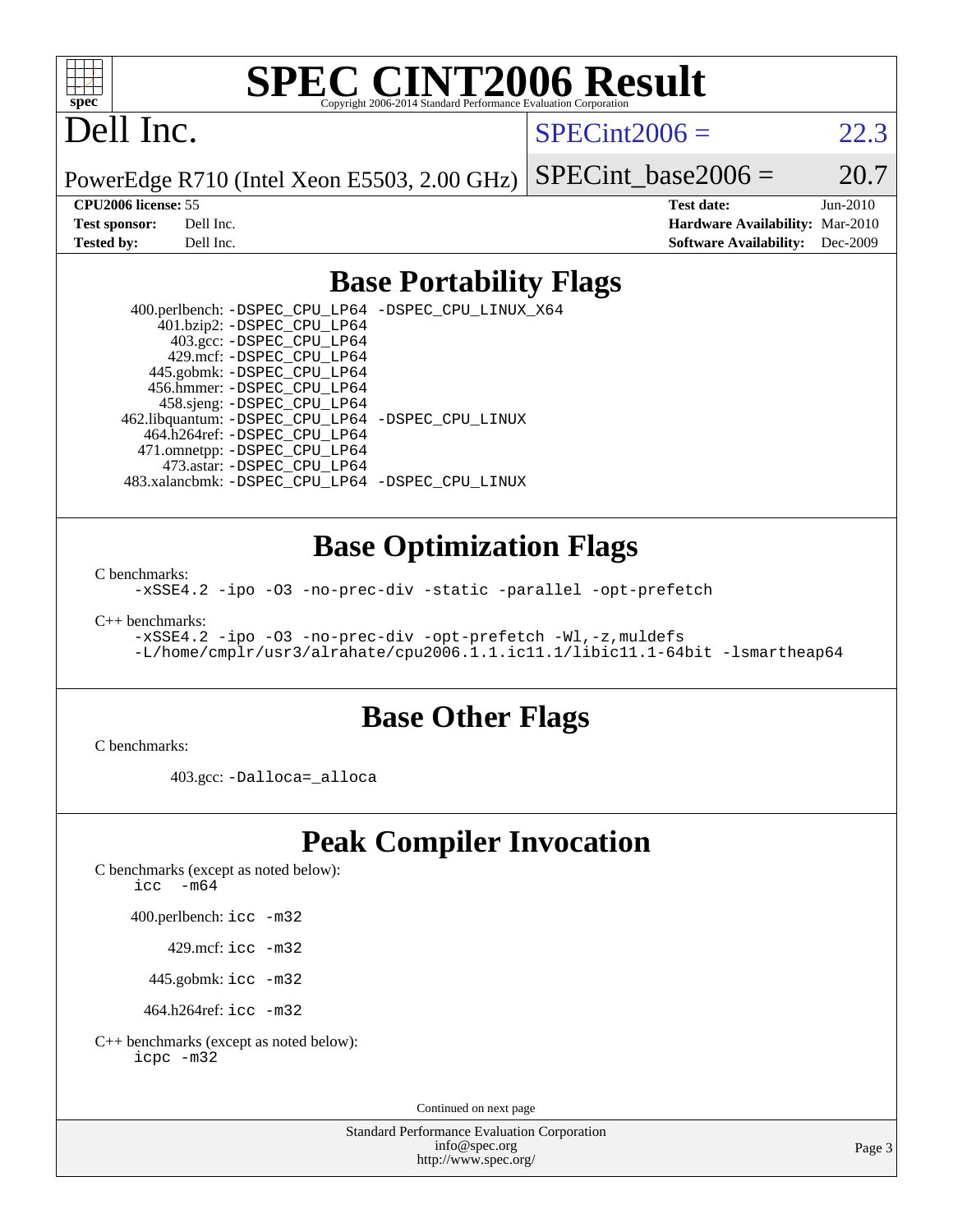

# **[SPEC CINT2006 Result](http://www.spec.org/auto/cpu2006/Docs/result-fields.html#SPECCINT2006Result)**

Dell Inc.

 $SPECint2006 = 22.3$  $SPECint2006 = 22.3$ 

PowerEdge R710 (Intel Xeon E5503, 2.00 GHz) SPECint base2006 =  $20.7$ 

**[CPU2006 license:](http://www.spec.org/auto/cpu2006/Docs/result-fields.html#CPU2006license)** 55 **[Test date:](http://www.spec.org/auto/cpu2006/Docs/result-fields.html#Testdate)** Jun-2010 **[Test sponsor:](http://www.spec.org/auto/cpu2006/Docs/result-fields.html#Testsponsor)** Dell Inc. **[Hardware Availability:](http://www.spec.org/auto/cpu2006/Docs/result-fields.html#HardwareAvailability)** Mar-2010 **[Tested by:](http://www.spec.org/auto/cpu2006/Docs/result-fields.html#Testedby)** Dell Inc. **[Software Availability:](http://www.spec.org/auto/cpu2006/Docs/result-fields.html#SoftwareAvailability)** Dec-2009

## **[Peak Compiler Invocation \(Continued\)](http://www.spec.org/auto/cpu2006/Docs/result-fields.html#PeakCompilerInvocation)**

473.astar: [icpc -m64](http://www.spec.org/cpu2006/results/res2010q3/cpu2006-20100702-12161.flags.html#user_peakCXXLD473_astar_intel_icpc_64bit_fc66a5337ce925472a5c54ad6a0de310)

#### **[Peak Portability Flags](http://www.spec.org/auto/cpu2006/Docs/result-fields.html#PeakPortabilityFlags)**

 400.perlbench: [-DSPEC\\_CPU\\_LINUX\\_IA32](http://www.spec.org/cpu2006/results/res2010q3/cpu2006-20100702-12161.flags.html#b400.perlbench_peakCPORTABILITY_DSPEC_CPU_LINUX_IA32) 401.bzip2: [-DSPEC\\_CPU\\_LP64](http://www.spec.org/cpu2006/results/res2010q3/cpu2006-20100702-12161.flags.html#suite_peakPORTABILITY401_bzip2_DSPEC_CPU_LP64)

 403.gcc: [-DSPEC\\_CPU\\_LP64](http://www.spec.org/cpu2006/results/res2010q3/cpu2006-20100702-12161.flags.html#suite_peakPORTABILITY403_gcc_DSPEC_CPU_LP64) 456.hmmer: [-DSPEC\\_CPU\\_LP64](http://www.spec.org/cpu2006/results/res2010q3/cpu2006-20100702-12161.flags.html#suite_peakPORTABILITY456_hmmer_DSPEC_CPU_LP64) 458.sjeng: [-DSPEC\\_CPU\\_LP64](http://www.spec.org/cpu2006/results/res2010q3/cpu2006-20100702-12161.flags.html#suite_peakPORTABILITY458_sjeng_DSPEC_CPU_LP64) 462.libquantum: [-DSPEC\\_CPU\\_LP64](http://www.spec.org/cpu2006/results/res2010q3/cpu2006-20100702-12161.flags.html#suite_peakPORTABILITY462_libquantum_DSPEC_CPU_LP64) [-DSPEC\\_CPU\\_LINUX](http://www.spec.org/cpu2006/results/res2010q3/cpu2006-20100702-12161.flags.html#b462.libquantum_peakCPORTABILITY_DSPEC_CPU_LINUX) 473.astar: [-DSPEC\\_CPU\\_LP64](http://www.spec.org/cpu2006/results/res2010q3/cpu2006-20100702-12161.flags.html#suite_peakPORTABILITY473_astar_DSPEC_CPU_LP64) 483.xalancbmk: [-DSPEC\\_CPU\\_LINUX](http://www.spec.org/cpu2006/results/res2010q3/cpu2006-20100702-12161.flags.html#b483.xalancbmk_peakCXXPORTABILITY_DSPEC_CPU_LINUX)

## **[Peak Optimization Flags](http://www.spec.org/auto/cpu2006/Docs/result-fields.html#PeakOptimizationFlags)**

[C benchmarks](http://www.spec.org/auto/cpu2006/Docs/result-fields.html#Cbenchmarks):

 400.perlbench: [-xSSE4.2](http://www.spec.org/cpu2006/results/res2010q3/cpu2006-20100702-12161.flags.html#user_peakPASS2_CFLAGSPASS2_LDCFLAGS400_perlbench_f-xSSE42_f91528193cf0b216347adb8b939d4107)(pass 2) [-prof-gen](http://www.spec.org/cpu2006/results/res2010q3/cpu2006-20100702-12161.flags.html#user_peakPASS1_CFLAGSPASS1_LDCFLAGS400_perlbench_prof_gen_e43856698f6ca7b7e442dfd80e94a8fc)(pass 1) [-ipo](http://www.spec.org/cpu2006/results/res2010q3/cpu2006-20100702-12161.flags.html#user_peakPASS2_CFLAGSPASS2_LDCFLAGS400_perlbench_f-ipo)(pass 2) [-O3](http://www.spec.org/cpu2006/results/res2010q3/cpu2006-20100702-12161.flags.html#user_peakPASS2_CFLAGSPASS2_LDCFLAGS400_perlbench_f-O3)(pass 2) [-no-prec-div](http://www.spec.org/cpu2006/results/res2010q3/cpu2006-20100702-12161.flags.html#user_peakPASS2_CFLAGSPASS2_LDCFLAGS400_perlbench_f-no-prec-div)(pass 2) [-static](http://www.spec.org/cpu2006/results/res2010q3/cpu2006-20100702-12161.flags.html#user_peakPASS2_CFLAGSPASS2_LDCFLAGS400_perlbench_f-static)(pass 2) [-prof-use](http://www.spec.org/cpu2006/results/res2010q3/cpu2006-20100702-12161.flags.html#user_peakPASS2_CFLAGSPASS2_LDCFLAGS400_perlbench_prof_use_bccf7792157ff70d64e32fe3e1250b55)(pass 2) [-ansi-alias](http://www.spec.org/cpu2006/results/res2010q3/cpu2006-20100702-12161.flags.html#user_peakCOPTIMIZE400_perlbench_f-ansi-alias) [-opt-prefetch](http://www.spec.org/cpu2006/results/res2010q3/cpu2006-20100702-12161.flags.html#user_peakCOPTIMIZE400_perlbench_f-opt-prefetch) 401.bzip2: [-xSSE4.2](http://www.spec.org/cpu2006/results/res2010q3/cpu2006-20100702-12161.flags.html#user_peakPASS2_CFLAGSPASS2_LDCFLAGS401_bzip2_f-xSSE42_f91528193cf0b216347adb8b939d4107)(pass 2) [-prof-gen](http://www.spec.org/cpu2006/results/res2010q3/cpu2006-20100702-12161.flags.html#user_peakPASS1_CFLAGSPASS1_LDCFLAGS401_bzip2_prof_gen_e43856698f6ca7b7e442dfd80e94a8fc)(pass 1) [-ipo](http://www.spec.org/cpu2006/results/res2010q3/cpu2006-20100702-12161.flags.html#user_peakPASS2_CFLAGSPASS2_LDCFLAGS401_bzip2_f-ipo)(pass 2) [-O3](http://www.spec.org/cpu2006/results/res2010q3/cpu2006-20100702-12161.flags.html#user_peakPASS2_CFLAGSPASS2_LDCFLAGS401_bzip2_f-O3)(pass 2) [-no-prec-div](http://www.spec.org/cpu2006/results/res2010q3/cpu2006-20100702-12161.flags.html#user_peakCOPTIMIZEPASS2_CFLAGSPASS2_LDCFLAGS401_bzip2_f-no-prec-div) [-static](http://www.spec.org/cpu2006/results/res2010q3/cpu2006-20100702-12161.flags.html#user_peakPASS2_CFLAGSPASS2_LDCFLAGS401_bzip2_f-static)(pass 2) [-prof-use](http://www.spec.org/cpu2006/results/res2010q3/cpu2006-20100702-12161.flags.html#user_peakPASS2_CFLAGSPASS2_LDCFLAGS401_bzip2_prof_use_bccf7792157ff70d64e32fe3e1250b55)(pass 2) [-auto-ilp32](http://www.spec.org/cpu2006/results/res2010q3/cpu2006-20100702-12161.flags.html#user_peakCOPTIMIZE401_bzip2_f-auto-ilp32) [-opt-prefetch](http://www.spec.org/cpu2006/results/res2010q3/cpu2006-20100702-12161.flags.html#user_peakCOPTIMIZE401_bzip2_f-opt-prefetch) [-ansi-alias](http://www.spec.org/cpu2006/results/res2010q3/cpu2006-20100702-12161.flags.html#user_peakCOPTIMIZE401_bzip2_f-ansi-alias) 403.gcc: [-xSSE4.2](http://www.spec.org/cpu2006/results/res2010q3/cpu2006-20100702-12161.flags.html#user_peakCOPTIMIZE403_gcc_f-xSSE42_f91528193cf0b216347adb8b939d4107) [-ipo](http://www.spec.org/cpu2006/results/res2010q3/cpu2006-20100702-12161.flags.html#user_peakCOPTIMIZE403_gcc_f-ipo) [-O3](http://www.spec.org/cpu2006/results/res2010q3/cpu2006-20100702-12161.flags.html#user_peakCOPTIMIZE403_gcc_f-O3) [-no-prec-div](http://www.spec.org/cpu2006/results/res2010q3/cpu2006-20100702-12161.flags.html#user_peakCOPTIMIZE403_gcc_f-no-prec-div) [-static](http://www.spec.org/cpu2006/results/res2010q3/cpu2006-20100702-12161.flags.html#user_peakCOPTIMIZE403_gcc_f-static) [-inline-calloc](http://www.spec.org/cpu2006/results/res2010q3/cpu2006-20100702-12161.flags.html#user_peakCOPTIMIZE403_gcc_f-inline-calloc) [-opt-malloc-options=3](http://www.spec.org/cpu2006/results/res2010q3/cpu2006-20100702-12161.flags.html#user_peakCOPTIMIZE403_gcc_f-opt-malloc-options_13ab9b803cf986b4ee62f0a5998c2238) [-auto-ilp32](http://www.spec.org/cpu2006/results/res2010q3/cpu2006-20100702-12161.flags.html#user_peakCOPTIMIZE403_gcc_f-auto-ilp32) 429.mcf: [-xSSE4.2](http://www.spec.org/cpu2006/results/res2010q3/cpu2006-20100702-12161.flags.html#user_peakCOPTIMIZE429_mcf_f-xSSE42_f91528193cf0b216347adb8b939d4107) [-ipo](http://www.spec.org/cpu2006/results/res2010q3/cpu2006-20100702-12161.flags.html#user_peakCOPTIMIZE429_mcf_f-ipo) [-O3](http://www.spec.org/cpu2006/results/res2010q3/cpu2006-20100702-12161.flags.html#user_peakCOPTIMIZE429_mcf_f-O3) [-no-prec-div](http://www.spec.org/cpu2006/results/res2010q3/cpu2006-20100702-12161.flags.html#user_peakCOPTIMIZE429_mcf_f-no-prec-div) [-static](http://www.spec.org/cpu2006/results/res2010q3/cpu2006-20100702-12161.flags.html#user_peakCOPTIMIZE429_mcf_f-static) [-opt-prefetch](http://www.spec.org/cpu2006/results/res2010q3/cpu2006-20100702-12161.flags.html#user_peakCOPTIMIZE429_mcf_f-opt-prefetch) 445.gobmk: [-xSSE4.2](http://www.spec.org/cpu2006/results/res2010q3/cpu2006-20100702-12161.flags.html#user_peakPASS2_CFLAGSPASS2_LDCFLAGS445_gobmk_f-xSSE42_f91528193cf0b216347adb8b939d4107)(pass 2) [-prof-gen](http://www.spec.org/cpu2006/results/res2010q3/cpu2006-20100702-12161.flags.html#user_peakPASS1_CFLAGSPASS1_LDCFLAGS445_gobmk_prof_gen_e43856698f6ca7b7e442dfd80e94a8fc)(pass 1) [-prof-use](http://www.spec.org/cpu2006/results/res2010q3/cpu2006-20100702-12161.flags.html#user_peakPASS2_CFLAGSPASS2_LDCFLAGS445_gobmk_prof_use_bccf7792157ff70d64e32fe3e1250b55)(pass 2) [-O2](http://www.spec.org/cpu2006/results/res2010q3/cpu2006-20100702-12161.flags.html#user_peakCOPTIMIZE445_gobmk_f-O2) [-ipo](http://www.spec.org/cpu2006/results/res2010q3/cpu2006-20100702-12161.flags.html#user_peakCOPTIMIZE445_gobmk_f-ipo) [-no-prec-div](http://www.spec.org/cpu2006/results/res2010q3/cpu2006-20100702-12161.flags.html#user_peakCOPTIMIZE445_gobmk_f-no-prec-div) [-ansi-alias](http://www.spec.org/cpu2006/results/res2010q3/cpu2006-20100702-12161.flags.html#user_peakCOPTIMIZE445_gobmk_f-ansi-alias) 456.hmmer: [-xSSE4.2](http://www.spec.org/cpu2006/results/res2010q3/cpu2006-20100702-12161.flags.html#user_peakCOPTIMIZE456_hmmer_f-xSSE42_f91528193cf0b216347adb8b939d4107) [-ipo](http://www.spec.org/cpu2006/results/res2010q3/cpu2006-20100702-12161.flags.html#user_peakCOPTIMIZE456_hmmer_f-ipo) [-O3](http://www.spec.org/cpu2006/results/res2010q3/cpu2006-20100702-12161.flags.html#user_peakCOPTIMIZE456_hmmer_f-O3) [-no-prec-div](http://www.spec.org/cpu2006/results/res2010q3/cpu2006-20100702-12161.flags.html#user_peakCOPTIMIZE456_hmmer_f-no-prec-div) [-static](http://www.spec.org/cpu2006/results/res2010q3/cpu2006-20100702-12161.flags.html#user_peakCOPTIMIZE456_hmmer_f-static) [-unroll2](http://www.spec.org/cpu2006/results/res2010q3/cpu2006-20100702-12161.flags.html#user_peakCOPTIMIZE456_hmmer_f-unroll_784dae83bebfb236979b41d2422d7ec2) [-ansi-alias](http://www.spec.org/cpu2006/results/res2010q3/cpu2006-20100702-12161.flags.html#user_peakCOPTIMIZE456_hmmer_f-ansi-alias) [-auto-ilp32](http://www.spec.org/cpu2006/results/res2010q3/cpu2006-20100702-12161.flags.html#user_peakCOPTIMIZE456_hmmer_f-auto-ilp32) 458.sjeng: [-xSSE4.2](http://www.spec.org/cpu2006/results/res2010q3/cpu2006-20100702-12161.flags.html#user_peakPASS2_CFLAGSPASS2_LDCFLAGS458_sjeng_f-xSSE42_f91528193cf0b216347adb8b939d4107)(pass 2) [-prof-gen](http://www.spec.org/cpu2006/results/res2010q3/cpu2006-20100702-12161.flags.html#user_peakPASS1_CFLAGSPASS1_LDCFLAGS458_sjeng_prof_gen_e43856698f6ca7b7e442dfd80e94a8fc)(pass 1) [-ipo](http://www.spec.org/cpu2006/results/res2010q3/cpu2006-20100702-12161.flags.html#user_peakPASS2_CFLAGSPASS2_LDCFLAGS458_sjeng_f-ipo)(pass 2) [-O3](http://www.spec.org/cpu2006/results/res2010q3/cpu2006-20100702-12161.flags.html#user_peakPASS2_CFLAGSPASS2_LDCFLAGS458_sjeng_f-O3)(pass 2) [-no-prec-div](http://www.spec.org/cpu2006/results/res2010q3/cpu2006-20100702-12161.flags.html#user_peakPASS2_CFLAGSPASS2_LDCFLAGS458_sjeng_f-no-prec-div)(pass 2) [-static](http://www.spec.org/cpu2006/results/res2010q3/cpu2006-20100702-12161.flags.html#user_peakPASS2_CFLAGSPASS2_LDCFLAGS458_sjeng_f-static)(pass 2) [-prof-use](http://www.spec.org/cpu2006/results/res2010q3/cpu2006-20100702-12161.flags.html#user_peakPASS2_CFLAGSPASS2_LDCFLAGS458_sjeng_prof_use_bccf7792157ff70d64e32fe3e1250b55)(pass 2) [-unroll4](http://www.spec.org/cpu2006/results/res2010q3/cpu2006-20100702-12161.flags.html#user_peakCOPTIMIZE458_sjeng_f-unroll_4e5e4ed65b7fd20bdcd365bec371b81f) 462.libquantum: [-xSSE4.2](http://www.spec.org/cpu2006/results/res2010q3/cpu2006-20100702-12161.flags.html#user_peakCOPTIMIZE462_libquantum_f-xSSE42_f91528193cf0b216347adb8b939d4107) [-ipo](http://www.spec.org/cpu2006/results/res2010q3/cpu2006-20100702-12161.flags.html#user_peakCOPTIMIZE462_libquantum_f-ipo) [-O3](http://www.spec.org/cpu2006/results/res2010q3/cpu2006-20100702-12161.flags.html#user_peakCOPTIMIZE462_libquantum_f-O3) [-no-prec-div](http://www.spec.org/cpu2006/results/res2010q3/cpu2006-20100702-12161.flags.html#user_peakCOPTIMIZE462_libquantum_f-no-prec-div) [-static](http://www.spec.org/cpu2006/results/res2010q3/cpu2006-20100702-12161.flags.html#user_peakCOPTIMIZE462_libquantum_f-static) [-parallel](http://www.spec.org/cpu2006/results/res2010q3/cpu2006-20100702-12161.flags.html#user_peakCOPTIMIZE462_libquantum_f-parallel) [-opt-prefetch](http://www.spec.org/cpu2006/results/res2010q3/cpu2006-20100702-12161.flags.html#user_peakCOPTIMIZE462_libquantum_f-opt-prefetch) [-par-schedule-static=32768](http://www.spec.org/cpu2006/results/res2010q3/cpu2006-20100702-12161.flags.html#user_peakCOPTIMIZE462_libquantum_f-par-schedule_9386bcd99ba64e99ee01d1aafefddd14) [-ansi-alias](http://www.spec.org/cpu2006/results/res2010q3/cpu2006-20100702-12161.flags.html#user_peakCOPTIMIZE462_libquantum_f-ansi-alias) 464.h264ref: [-xSSE4.2](http://www.spec.org/cpu2006/results/res2010q3/cpu2006-20100702-12161.flags.html#user_peakPASS2_CFLAGSPASS2_LDCFLAGS464_h264ref_f-xSSE42_f91528193cf0b216347adb8b939d4107)(pass 2) [-prof-gen](http://www.spec.org/cpu2006/results/res2010q3/cpu2006-20100702-12161.flags.html#user_peakPASS1_CFLAGSPASS1_LDCFLAGS464_h264ref_prof_gen_e43856698f6ca7b7e442dfd80e94a8fc)(pass 1) [-ipo](http://www.spec.org/cpu2006/results/res2010q3/cpu2006-20100702-12161.flags.html#user_peakPASS2_CFLAGSPASS2_LDCFLAGS464_h264ref_f-ipo)(pass 2) [-O3](http://www.spec.org/cpu2006/results/res2010q3/cpu2006-20100702-12161.flags.html#user_peakPASS2_CFLAGSPASS2_LDCFLAGS464_h264ref_f-O3)(pass 2) [-no-prec-div](http://www.spec.org/cpu2006/results/res2010q3/cpu2006-20100702-12161.flags.html#user_peakPASS2_CFLAGSPASS2_LDCFLAGS464_h264ref_f-no-prec-div)(pass 2) [-static](http://www.spec.org/cpu2006/results/res2010q3/cpu2006-20100702-12161.flags.html#user_peakPASS2_CFLAGSPASS2_LDCFLAGS464_h264ref_f-static)(pass 2) [-prof-use](http://www.spec.org/cpu2006/results/res2010q3/cpu2006-20100702-12161.flags.html#user_peakPASS2_CFLAGSPASS2_LDCFLAGS464_h264ref_prof_use_bccf7792157ff70d64e32fe3e1250b55)(pass 2) [-unroll2](http://www.spec.org/cpu2006/results/res2010q3/cpu2006-20100702-12161.flags.html#user_peakCOPTIMIZE464_h264ref_f-unroll_784dae83bebfb236979b41d2422d7ec2) [-ansi-alias](http://www.spec.org/cpu2006/results/res2010q3/cpu2006-20100702-12161.flags.html#user_peakCOPTIMIZE464_h264ref_f-ansi-alias)

Continued on next page

Standard Performance Evaluation Corporation [info@spec.org](mailto:info@spec.org) <http://www.spec.org/>